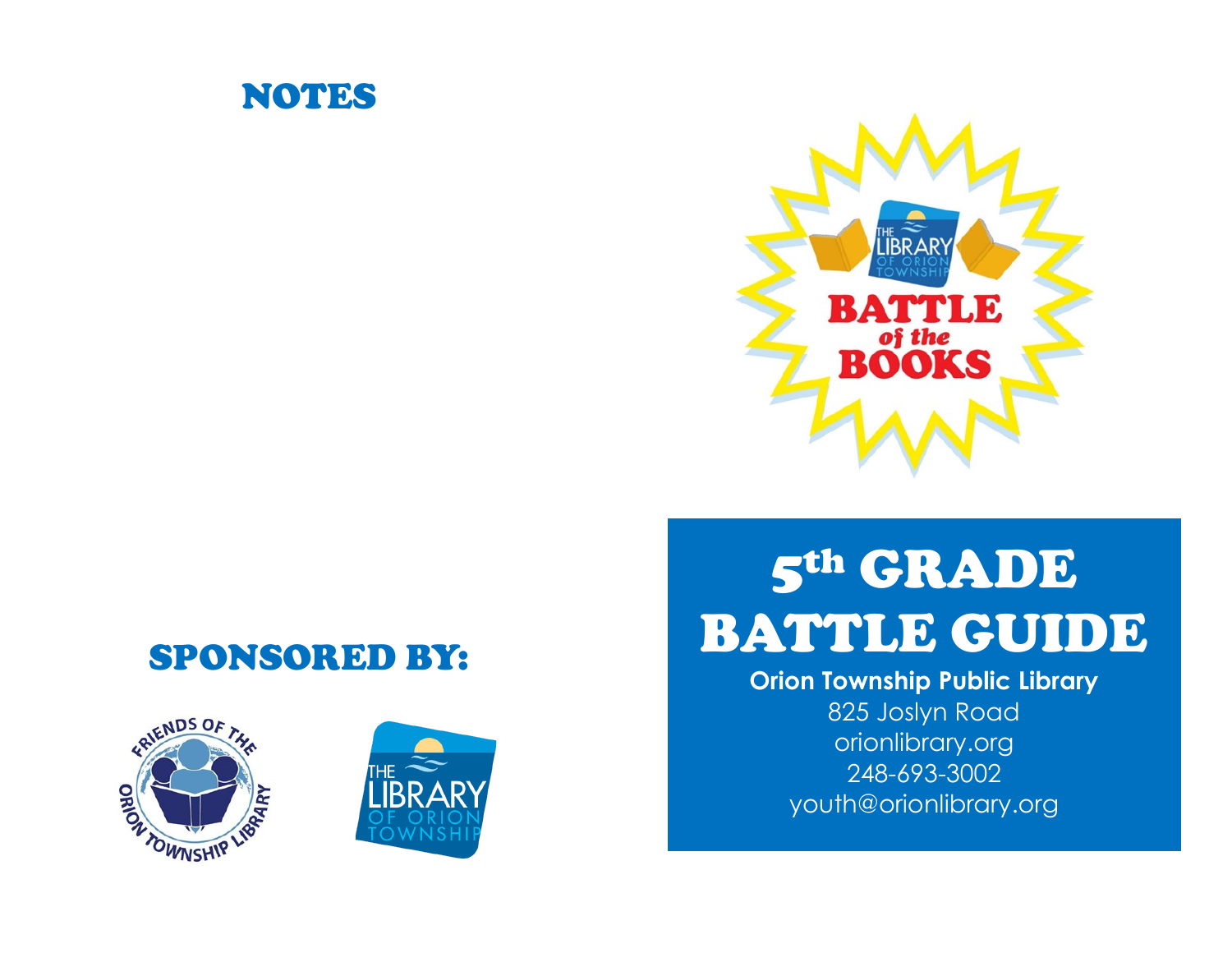### GOALS & OBJECTIVES

To promote the love of reading.

To promote the use of the library as a community resource center.

To introduce children to a wide variety of literature.

To provide a recreational outlet for readers.

To encourage children to participate in a group activity.

To provide a positive learning experience for children, librarians, teachers, and parents.

To form partnerships with local schools and strengthen community ties.

To build confidence in young readers.

To promote resources that are available at the public library.

To have fun!

### 2022 BOOKS

*Isaiah Dunn is My Hero* Kelly Baptist

*Maya and the Rising Dark* Rena Barron

*Book Scavenger* Jennifer Chambliss Bertman

> *Alone* Megan Freeman

> > *Ground Zero* Alan Gratz

*Rapunzel's Revenge* Shannon Hale

*Millionaires for the Month* Stacy McAnulty

*Eye That Never Sleeps* Marissa Moss

> *Guts* Raina Telgemeier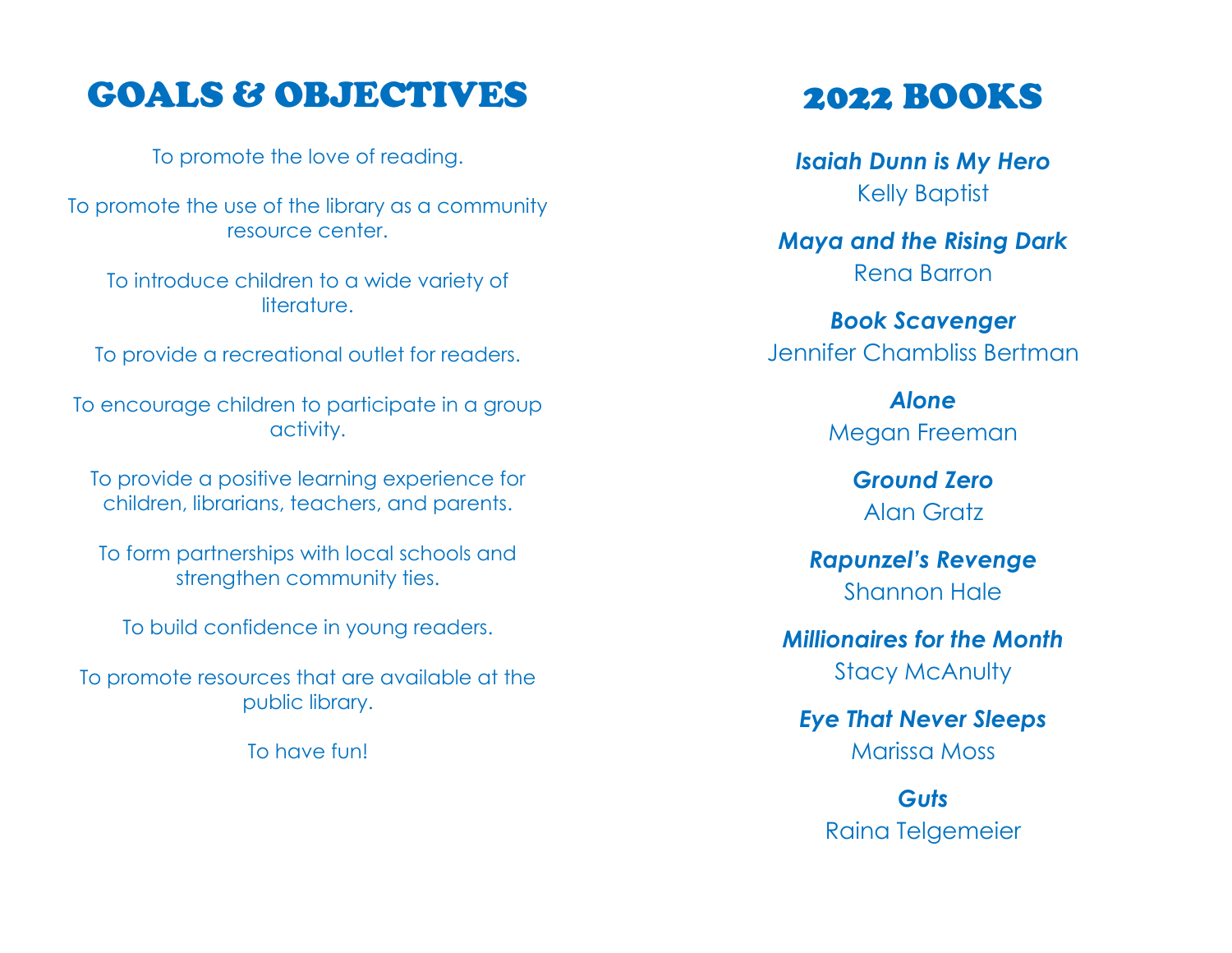# CHECKING OUT BATTLE BOOKS

The library will have multiple copies of each Battle book on hand. Each team member may check out up to two Battle books for one week beginning on the Kickoff evening.

Battle books may be renewed for one week, as long as there are no holds on that item. Two renewals are allowed. If the book you want is not in, either you or the librarian can place a hold on that title.

### DATES

#### **Mentors Meeting**

Thursday, December 9 @ 6:30 pm

#### **Virtual Meetups**

Thursdays, Jan 20 & March 17 @ 6:30 pm

#### **Battle of the Books**

Saturday, March 19 @ 10:00 am (doors 9:30 am) Waldon Middle School

#### **Victory Party and Author Visit**

Monday, March 21 @ 6:30 pm Waldon Middle School

# BATTLE EVENTS

#### **Mentors Meeting**

Mentors are encouraged to attend an in-person meeting on Thursday, December 6. This meeting will go over tips, tricks, and ideas of how to lead your team to a successful battle.

#### **Zoom Meetups**

We will host two meetups after our Kickoff event. **The Halfway Chat** will take place on Thursday, January 20. Team members and mentors can hop on for discussions or to get any questions answered. We may even play some games and give away prizes! **The Final Chat** will take place on Thursday, March 17 for last minute updates! Team members and mentors are all encouraged to attend.

#### **Flipgrid Fun**

Battle is more than just the trivia quiz! We will host three discussions and competition fun throughout January, February, and March. Flipgrid is a page where you can upload video responses to a posted discussion. Topics include introducing your team, debating your favorite book, and acting out a scene from one of the books. You don't want to miss out in participating in this fun, as your team will earn points every time you do! These points go towards Team Awards given out at the Victory Party.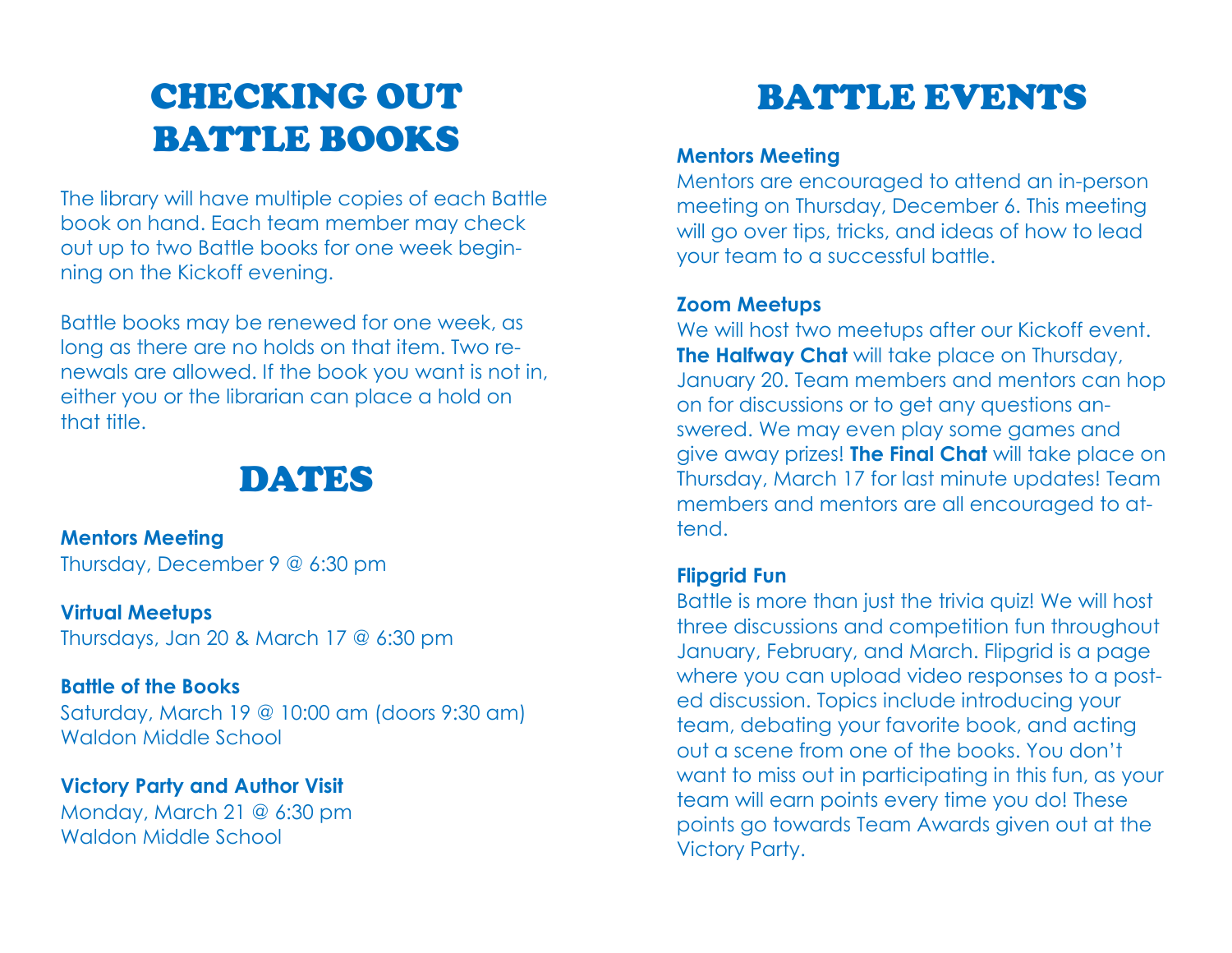## BATTLE EVENTS

#### **Battle of the Books**

The culmination of 3 months of hard work! Gather your team and team costumes, and meet us at Waldon Middle school in our trivia style competition on Saturday, March 19. Teams will be quizzed on all nine books selected.

#### **Victory Party**

Our final event is an evening gathering to celebrate every team that participated in Battle of the Books, taking place on Monday, March 21. We will announce team top point getters and spirit awards. One of our 2022 Battle of the Books authors will also join us for an author talk and book signing. Copies of their book will be available for purchase.

## TEAM SPIRIT TIPS

Pick clever and original team names. No team name can be longer than 17 spaces.

Paint poster to cheer teams to victory. These may be brought to the Battle.

**~**

**~**

Design a simple team costume. **~**

Design a button with the team name, logo and team member names.

Encourage family and friends to attend the Battle and Victory Party.

**~**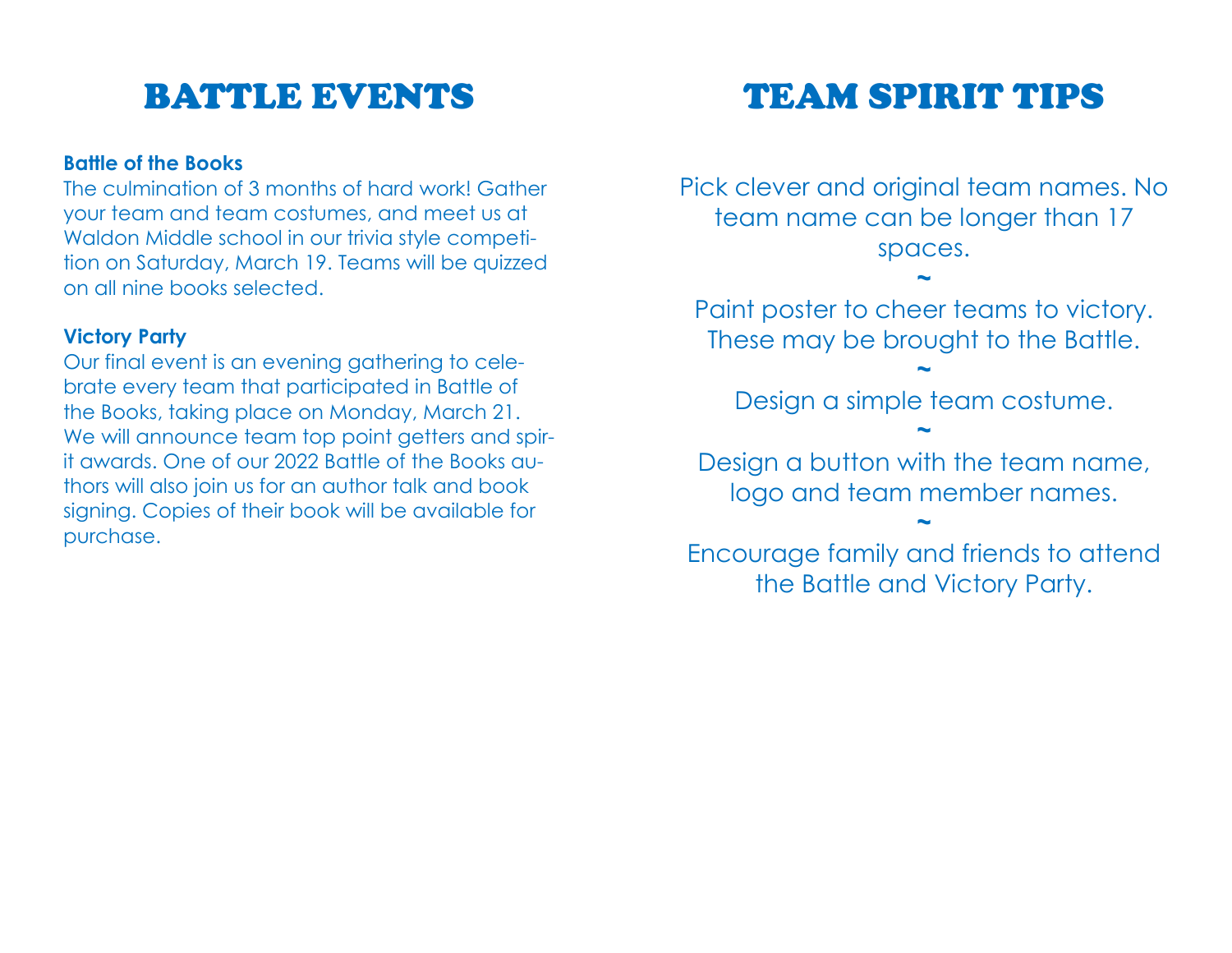### PAST SAMPLE QUESTIONS

#### **Quote from a Book**

Quote "And it just so happens the only apron in my size has large red flowers on it, so my Man Plan is on the back burner."

> *My Near Death Adventures* Alison DeCamp

#### **Question or statement about something that happens in the book**

In which book do people need to make special glasses to wear so they won't go blind? *Every Soul a Star* Wendy Mass

#### **Passage taken directly from the book**

"Like most people, he had never been really sure what a river was – just that it was water that somehow flowed on its own."

*City of Ember* Jeanne DuPrau

#### **Question about something from an illustration or picture**

In which book is there a picture of a library book being destroyed?

> *Matilda* Roald Dahl

# DAY OF RULES

#### **The Audience**

Having an audience at the Battle is wonderful! However, the audience may not assist the team in any way during the competition. All audience members are expected to adhere to the Library's code of conduct. **No open food or drink is allowed in the school gym.**

#### **The Teams**

Each team consists of 3, 4, or 5 fifth graders and must have an adult mentor. Children do not have to attend the same school to be on a team. Children who live in the OTPL district or attend LOCS schools may participate in the Battle.

#### **The Questions and Answers**

The Battle will include at least one question about each book. The questions will consist of:

- A direct quote from a character in the book
- A question or statement about something that happens in the book
- A passage taken directly from the book
- A question about something from an illustration or picture